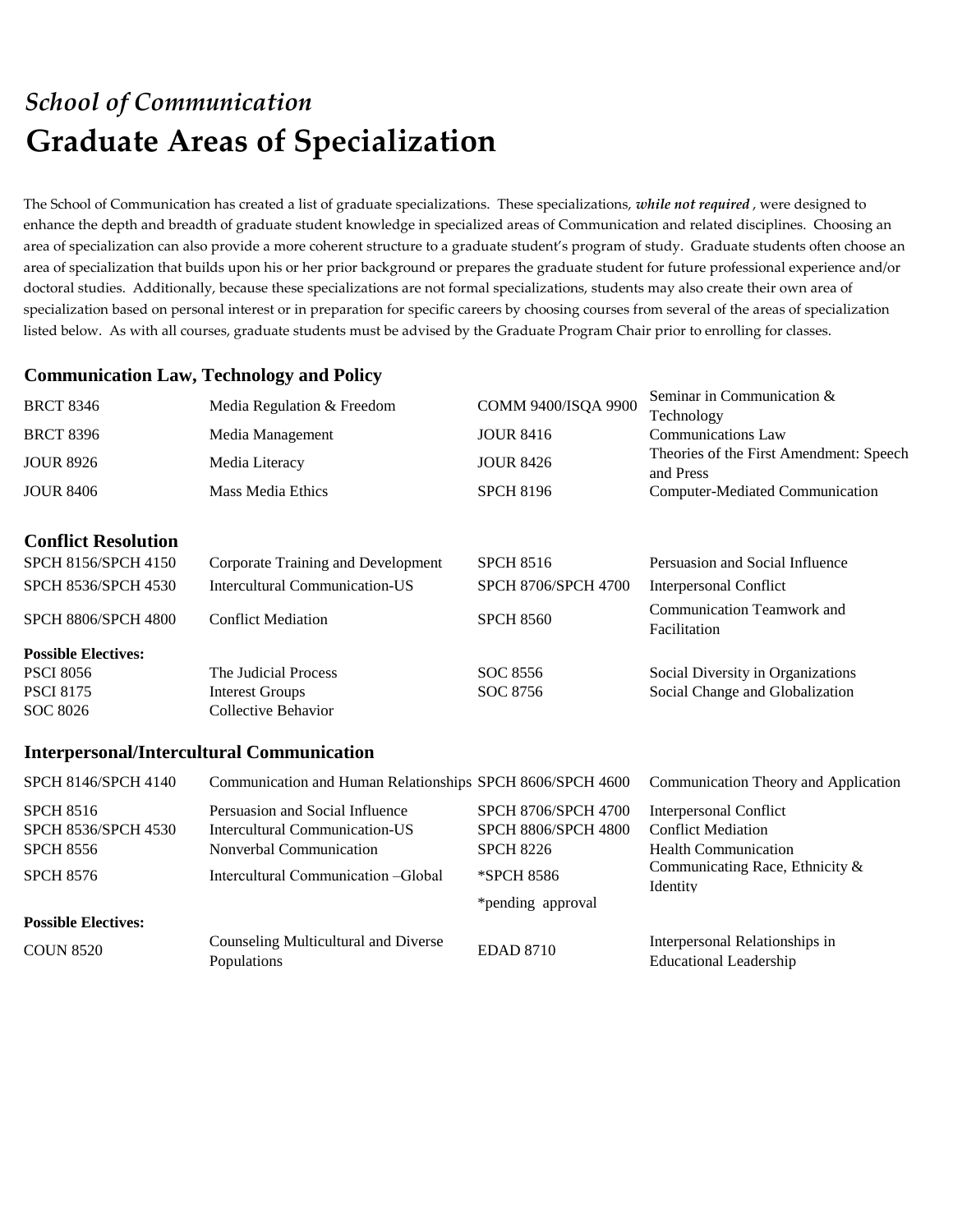## **Instructional Communication and Training**

| SPCH 8156/SPCH 4150                        | Corporate Training and Development                                                                            | <b>SPCH 8516</b>                        | Persuasion and Social Influence                                   |
|--------------------------------------------|---------------------------------------------------------------------------------------------------------------|-----------------------------------------|-------------------------------------------------------------------|
| <b>SPCH 8166</b>                           | <b>Communication for Instructional Settings</b>                                                               | SPCH 8536/SPCH 4530                     | <b>Intercultural Communication-US</b>                             |
| SPCH 8186/SPCH 4180                        | Communication Leadership and Power<br>and Organizations                                                       | SPCH 8566/SPCH 4560                     | Communication, Teamwork, &<br>Facilitation                        |
| <b>Possible Electives:</b>                 |                                                                                                               |                                         |                                                                   |
| <b>EDAD 9650</b>                           | Program Evaluation for Educational<br>Administrators<br>Industrial Training and Organizational<br>Development | <b>TED 8050</b>                         | New Ways of Knowing & Education                                   |
| <b>PSYC 9620</b>                           |                                                                                                               |                                         |                                                                   |
| <b>New Media</b>                           |                                                                                                               |                                         |                                                                   |
| COMM 8200/ENGL 8760                        | Seminar in Popular Culture, Mass Media<br>and Visual Rhetoric                                                 | <b>JOUR 8506</b>                        | Mass Communication and Public Opinion                             |
| <b>JOUR 8236</b>                           | Principles of Public Relations                                                                                | <b>BRCT 8316</b>                        | <b>Political Broadcasting</b>                                     |
| <b>JOUR 8406</b>                           | Mass Media Ethics                                                                                             | <b>BRCT 8396</b>                        | Media Management                                                  |
| <b>JOUR 8416</b><br><b>JOUR 8926</b>       | Communications Law<br>Media Literacy                                                                          | <b>SPCH 8196</b>                        | <b>Computer-Mediated Communication</b>                            |
| <b>Organizational Communication</b>        |                                                                                                               |                                         |                                                                   |
| SPCH 8156/SPCH 4150<br>SPCH 8176/SPCH 4170 | <b>Corporate Training and Development</b><br>Organization Communication                                       | SPCH 8536/SPCH 4530<br><b>SPCH 8556</b> | <b>Intercultural Communication-US</b><br>Nonverbal Communication  |
| SPCH 8186/SPCH 4180                        | Communication Leadership and Power<br>and Organizations                                                       | SPCH 8566/SPCH 4560                     | Communication, Teamwork, &<br>Facilitation                        |
| <b>SPCH 8516</b>                           | Persuasion and Social Influence                                                                               | SPCH 8806/SPCH 4800                     | <b>Conflict Mediation</b>                                         |
| <b>Possible Electives:</b>                 |                                                                                                               |                                         |                                                                   |
| <b>BSAD 8310</b>                           | Managing Performance in Organizations PA 8706                                                                 |                                         | Marketing in Public & Non-Profit<br><b>Aviation Organizations</b> |
| <b>BSAD 8320</b>                           | Seminar in Human Resource Management PSYC 8316                                                                |                                         | Psychological and Educational Testing                             |
| PA 8090                                    | Organization Theory and Behavior                                                                              | <b>PSYC 9030</b>                        | Seminar: Topics in Industrial<br>Organizational Psychology        |
| PA 8596                                    | Techniques Topics in NonProfit<br>Management                                                                  | <b>PSYC 9630</b>                        | Leadership Theories and Research                                  |
| <b>Public Relations</b>                    |                                                                                                               |                                         |                                                                   |
| <b>JOUR 8246</b>                           | <b>Public Relations Case Studies</b>                                                                          | <b>SPCH 8516</b>                        | Persuasion and Social Influence                                   |
| <b>JOUR 8506</b>                           | Mass Communication and Public Opinion SPCH 8536/SPCH 4530                                                     |                                         | <b>Intercultural Communication-US</b>                             |
| <b>BRCT 8306</b>                           | Electronic Media Management                                                                                   |                                         |                                                                   |
| <b>Possible Electives:</b>                 |                                                                                                               |                                         |                                                                   |
| <b>BSAD 8450</b>                           | Seminar in Marketing                                                                                          | PA 8596                                 | Techniques Topics in NonProfit<br>Management                      |
| PA 8710                                    | Fund Raising in Public and Non-Profit<br>Organizations                                                        |                                         |                                                                   |